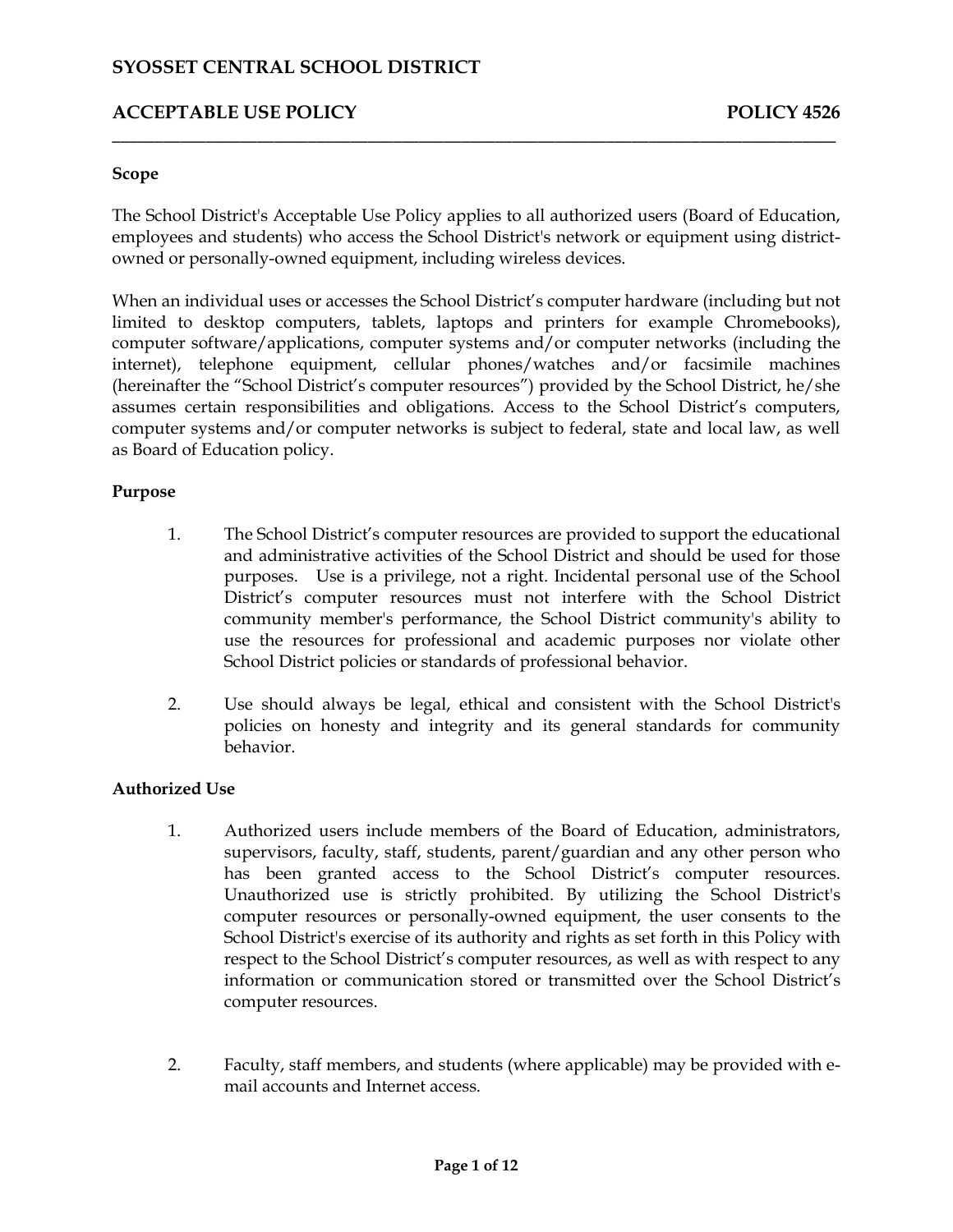3. Whenever a user ceases being a member of the School District community or if such user is assigned a new position and/or responsibilities, use of the School District's computer resources for which he or she is not authorized in his or her new position or circumstances shall cease and property returned. When a School District employee separates from service from the School District, access to all School District accounts and email is disabled.

\_\_\_\_\_\_\_\_\_\_\_\_\_\_\_\_\_\_\_\_\_\_\_\_\_\_\_\_\_\_\_\_\_\_\_\_\_\_\_\_\_\_\_\_\_\_\_\_\_\_\_\_\_\_\_\_\_\_\_\_\_\_\_\_\_\_\_\_\_\_\_\_\_\_\_\_\_\_\_\_\_\_\_\_\_

 email accounts. Email used for School District purposes may be subject to FOIL. 4. All School District business being conducted electronically must be performed with a School District account or service. Employees should not use private There is no expectation of privacy when utilizing School District email.

### **Privacy Expectations**

- 1. The School District's computer resources, including all telephone and data lines, access, view or monitor any information or communication stored on or transmitted over the network, or on or over equipment that has been used to access the School District's network and it may be required by law to allow third parties to do so. Electronic data, e.g., may become evidence in legal proceedings. In addition, others may inadvertently view messages or data as a result of are the property of the School District. The School District reserves the right to routine systems maintenance and monitoring or misdelivery.
- 2. Users must recognize that there is no guarantee of privacy associated with their voice mail or other information created with or maintained in the School District's computer resources (including the use of Google Drive or a similar application and even those marked "personal" or "confidential") are private, use of School District computer resources. Users should not expect that e-mail, confidential or secure.

### **Responsible Use**

- 1. All users must not act in ways that invade the privacy of others, are unethical or fail to comply with all legal restrictions regarding the use of electronic data. All users must also recognize and not violate the intellectual property rights of others.
- 2. All users must maintain the confidentiality of student information in compliance with federal and state law including, but not limited to, FERPA, HIPAA and Education Law, section 2-d.
- Internet instant messaging, social media, chat rooms or on other types of Web 3. Disclosing and/or gossiping (including but not limited to via e-mail, voice mail,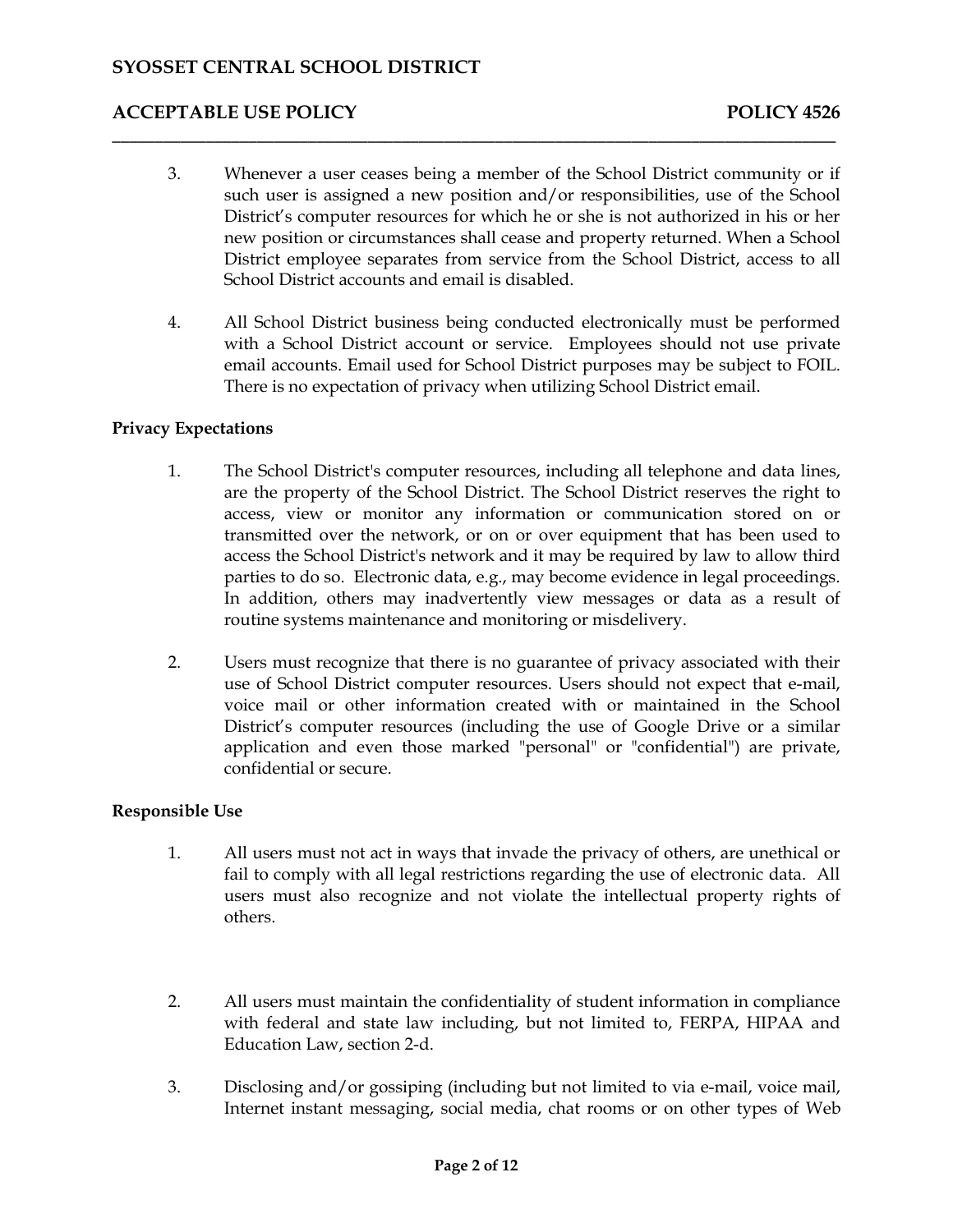pages) about confidential or proprietary information related to the School District is prohibited.

 4. All users must refrain from acts that waste School District computer resources or prevent others from using them. Users will not access, modify or delete others' files or system settings without express permission. Tampering of any kind is to deprive authorized users of access to or use of such resources are prohibited. strictly forbidden. Deliberate attempts to tamper with, circumvent filtering or access, or degrade the performance of the School District's computer resources or

\_\_\_\_\_\_\_\_\_\_\_\_\_\_\_\_\_\_\_\_\_\_\_\_\_\_\_\_\_\_\_\_\_\_\_\_\_\_\_\_\_\_\_\_\_\_\_\_\_\_\_\_\_\_\_\_\_\_\_\_\_\_\_\_\_\_\_\_\_\_\_\_\_\_\_\_\_\_\_\_\_\_\_\_\_

- 5. Students may not send broadcast e-mail or broadcast voice mail.
- 6. Users are responsible for both the content and possible effects of their messages propagating viruses, material in any form (text, sound, pictures or video) that reflects adversely on the School District, "chain letters" (which proffer incentives on the network. Prohibited activity includes, but is not limited to, creating or to relay them to others), inappropriate messages (including discriminatory, bullying or harassing material), and billable services.
- 7. Official email communications must be professional, ethical and meet the standards of other School District publications bearing in mind that the writer is acting as a representative of the School District and in furtherance of the School District's educational mission.
- 8. Users are prohibited from using personal links and addresses such as blogs, YouTube videos, etc. in School District email unless used in the furtherance of business of the School District as part of the curriculum of the School District.
- 9. The School District recognizes the value of teacher and professional staff inquiry, enhance communication. Therefore, the Board of Education encourages the use of social media tools and the exploration of new and emerging technologies to investigation and communication using new technology tools to enhance student learning experiences. The School District also realizes its obligations to teach responsible and safe use of these new technologies. Social media, including social networking sites, have great potential to connect people around the globe and supplement the range of educational services.

 other social media generally available to the School District community which do not fall within the District's electronic technology network (e.g., Facebook, Employees are required to maintain the highest levels of professionalism when communicating in their professional capacity as educators. Employees have a For purposes of this Policy, the definition of **public social media networks or Social Networking Sites (SNS)** are defined to include: websites, Web logs (blogs), wikis, social networks, online forums, virtual worlds, video sites and any MySpace, Twitter, LinkedIn, Flickr, Vine, Instagram, SnapChat, blog sites, etc.).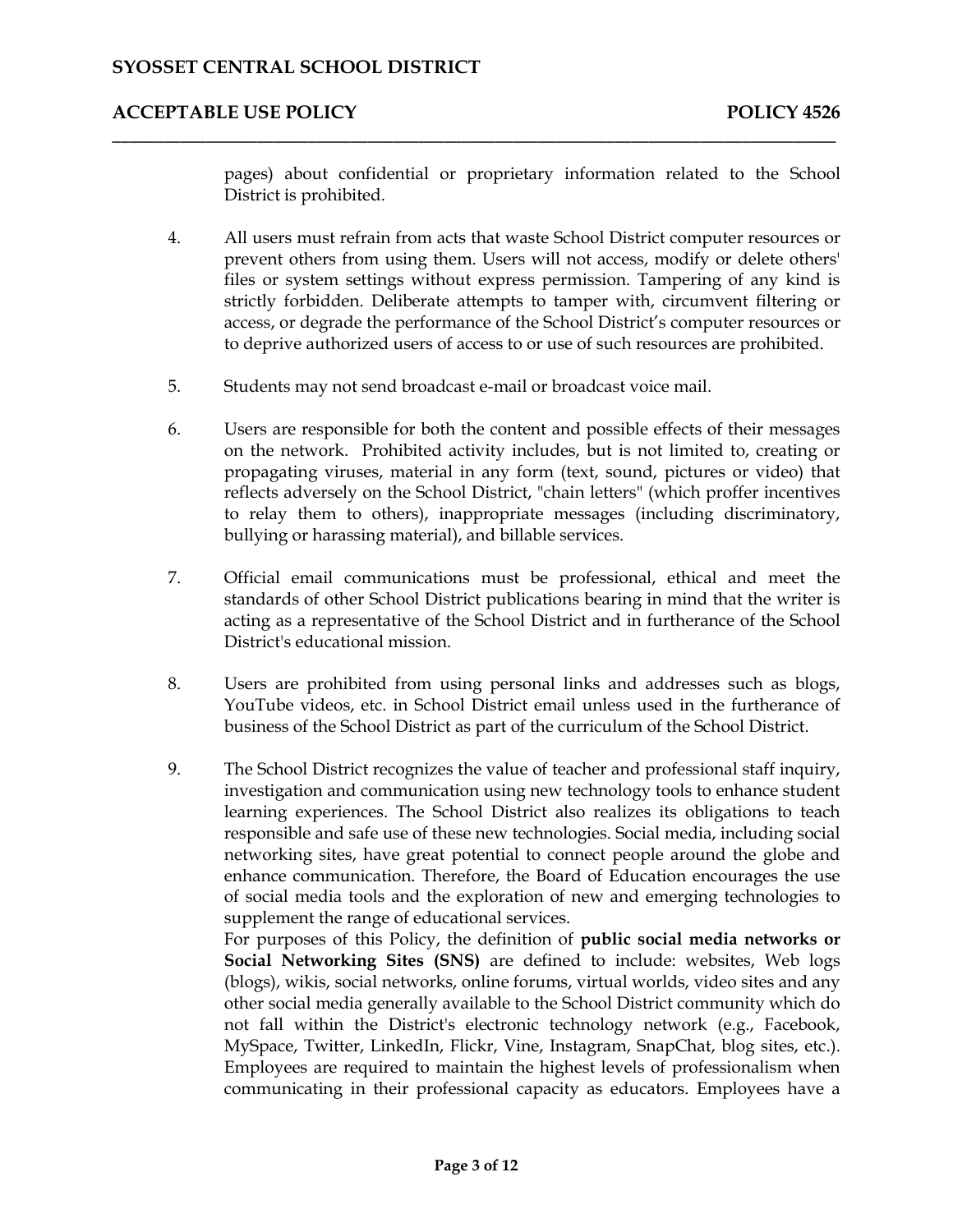responsibility to address inappropriate behavior or activity on these networks, including compliance with all applicable District Policies and Regulations.

10. The signature portion of the user's email may not include external links or graphics that are unrelated to the content of the email.

\_\_\_\_\_\_\_\_\_\_\_\_\_\_\_\_\_\_\_\_\_\_\_\_\_\_\_\_\_\_\_\_\_\_\_\_\_\_\_\_\_\_\_\_\_\_\_\_\_\_\_\_\_\_\_\_\_\_\_\_\_\_\_\_\_\_\_\_\_\_\_\_\_\_\_\_\_\_\_\_\_\_\_\_\_

- 11. Altering electronic communications to hide the identity of the sender or impersonate another person is illegal, considered forgery and is prohibited.
- intellectual property. No software may be installed, copied or used on School Technology Manager or his/her designee in accordance with the procedures established for use of software/hardware with the School District's computer 12. Users will abide by all copyright, trademarks, patent and other laws governing District equipment except as permitted by law and approved by the Information resources. All software license provisions must be strictly adhered to.
- 13. Students are not permitted to record classroom instruction without the express permission of the teacher.
- of digital resources including, but not limited to, software, third party support this purpose. Since the installation of digital resources, other than interfere with others' use, digital resources downloaded from the Internet or or his/her designee. Digital resources may not be installed onto any district- owned or district-leased computer unless in compliance with the Board of 14. The School District fully supports the experimental educational and business use applications, websites, web-based programs and/or any applications/resources which require a login/password and has an Information Technology Manager to district-owned and district-tested digital resources could damage the School District's computer resources, compromise student data/privacy and/or obtained elsewhere must be approved by the Information Technology Manager Education's policies concerning purchasing and computer resources. Once digital resources have been approved by information Technology Manager, installation will be scheduled and performed.

### **Inappropriate Materials**

- 1. The School District prohibits faculty, staff and students from developing, maintaining, and transmitting pornography in any form at school, including, but not limited to, magazines, posters, videos, electronic files or other electronic materials.
- harassing, intimidating, discriminatory, sexually explicit or graphic, pornographic, obscene, or which constitute sexting or cyberbullying or are 2. Accessing the School District's network or equipment to create, access, download, edit, view, store, send or print materials that are illegal, offensive,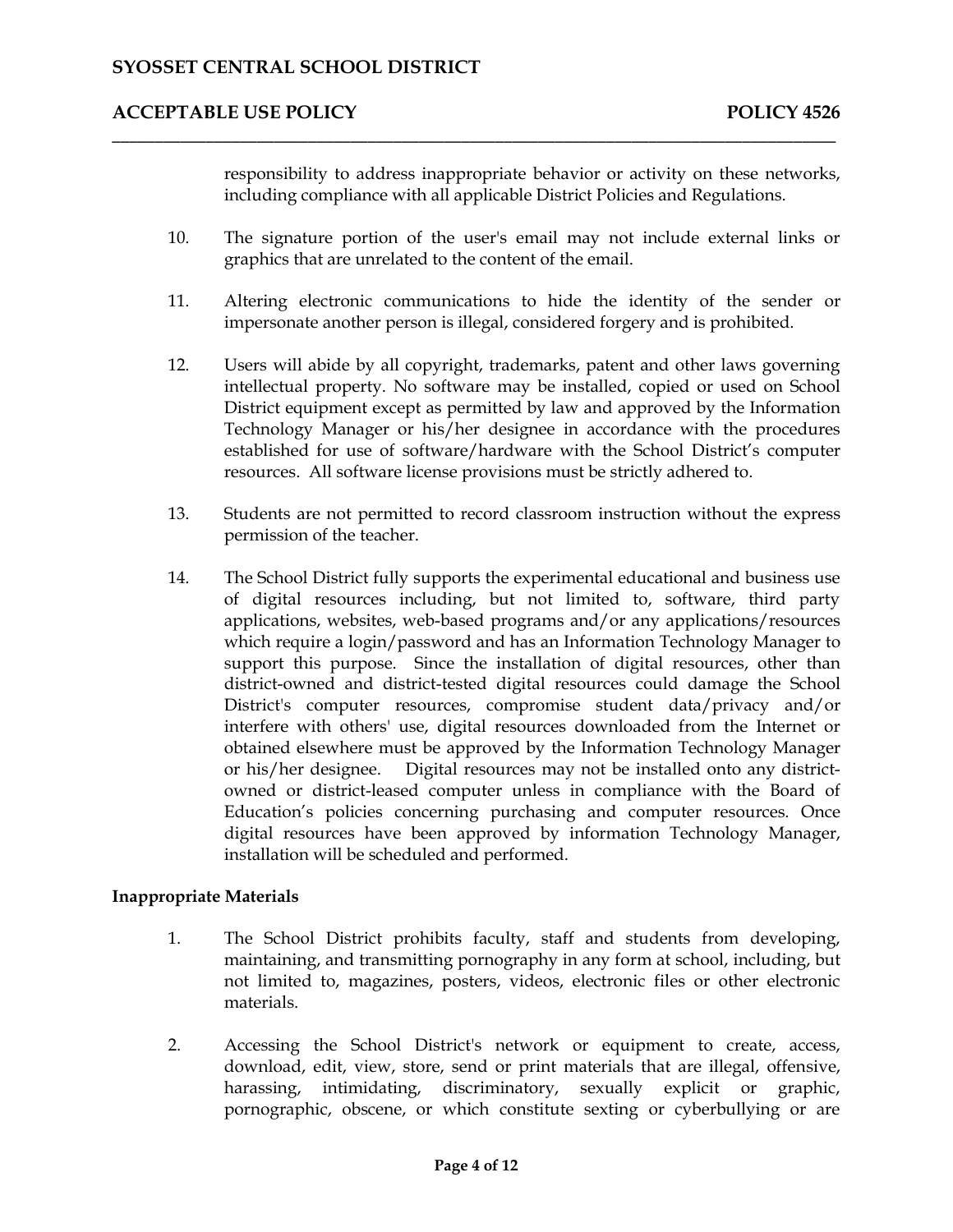behavior of the School District is prohibited. The School District will respond to complaints of harassing or discriminatory use of the School District's computer (Sexual Harassment) and/or Policy 0115 (Dignity for All Students Act). These provisions are not intended to prohibit an authorized user from carrying out his otherwise inconsistent with the values and general standards for community resources in accordance with Policy 0100 (Equal Opportunity), Policy 0110 or her assigned educational, employment or administrative function.

### **Use of Personal Electronic Devices/School District Issued Devices**

 The Board of Education authorizes use of personal electronic device(s) and/or school district well as the provisions of this policy and regulation. Failure to abide by this policy and regulation will result in disciplinary action including, but not limited to, revocation of access to issued devices to access the internet using the School District's computer resources for educational purposes. Individuals connecting to the internet using the School District's computer resources are required to comply with the School District's Internet Safety Policy, as the School District's computer resources.

\_\_\_\_\_\_\_\_\_\_\_\_\_\_\_\_\_\_\_\_\_\_\_\_\_\_\_\_\_\_\_\_\_\_\_\_\_\_\_\_\_\_\_\_\_\_\_\_\_\_\_\_\_\_\_\_\_\_\_\_\_\_\_\_\_\_\_\_\_\_\_\_\_\_\_\_\_\_\_\_\_\_\_\_\_

 personal laptops, smart phones, portable storage media, all recording devices, all Internet "Personal electronic devices" or "School District issued devices" include, but are not limited to, connected devices and handheld devices such as Chromebooks, iPods and iPads and include student owned and school district issued devices. With classroom teacher approval, students may use their own devices to access the Internet for educational purposes. The School District reserves the right to monitor, inspect, and/or confiscate personal electronic devices when administration has reasonable suspicion that a violation of school policy has occurred.

 wireless networks are limited only to district-owned and managed devices. Any attempt to connect a personal electronic device to either of these networks will be considered a violation of The School District maintains a "public" wireless network, a "private" wireless network, an "instructional" wireless network and a "hard wired" network. The "hard wired" and "private" this policy. The "public" wireless network is the sole network that students and faculty may connect to using their personal electronic devices. The School District reserves the right to alter or disable access to the "public" wireless network as it deems necessary without prior notification.

 Personal electronic devices that have the ability to offer wireless access to other devices must not be used to provide that functionality to others in any School District building. The ability to connect personal electronic devices to the School District wireless network is a privilege and not a right. When personal electronic devices are used in School District facilities or on the School District wireless network, the School District reserves the right to:

- 1. make determinations on whether specific uses of the personal electronic device is consistent with this policy;
- 2. log internet use and monitor storage disk space utilized by such users; and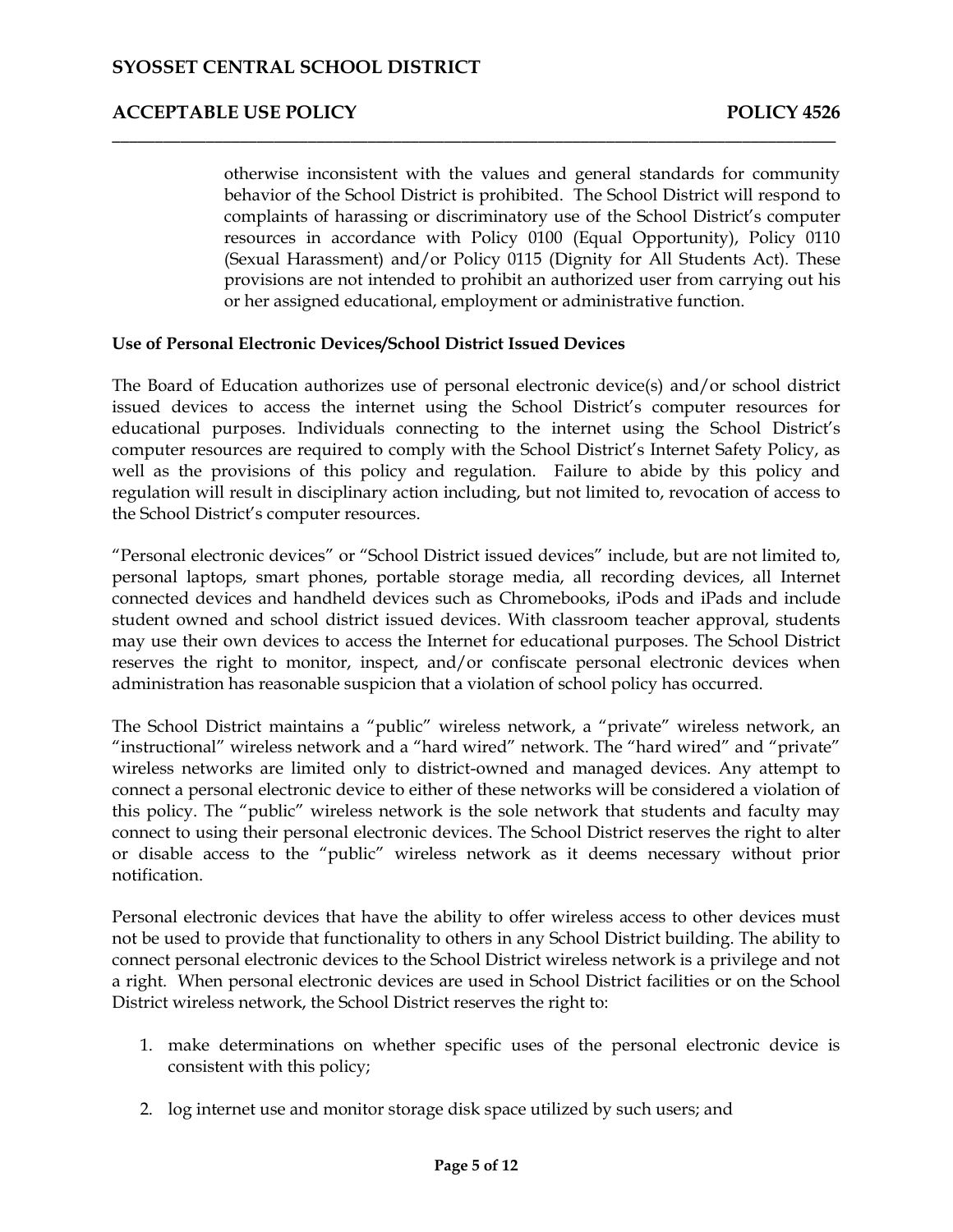## **ACCEPTABLE USE POLICY POLICY POLICY POLICY POLICY**

 personal electronic device in School District facilities at any time if it is determined that the user is engaged in unauthorized activity or in violation of Board of Education policy. 3. remove or restrict the user's access to the internet and suspend the right to use the

 In addition, when staff members choose to use their own personal electronic devices to perform job-related functions, the following will apply:

\_\_\_\_\_\_\_\_\_\_\_\_\_\_\_\_\_\_\_\_\_\_\_\_\_\_\_\_\_\_\_\_\_\_\_\_\_\_\_\_\_\_\_\_\_\_\_\_\_\_\_\_\_\_\_\_\_\_\_\_\_\_\_\_\_\_\_\_\_\_\_\_\_\_\_\_\_\_\_\_\_\_\_\_\_

- any staff member permission to utilize a personal electronic device within the boundaries of the School District. The Superintendent of Schools or his/her designee 1. The School District may choose to maintain a list of approved mobile devices and related software applications and utilities. The School District reserves the right to deny reserves the right to make these decisions in his/her discretion.
- 2. Personal electronic devices connected to the internet using the School District's computer resources and/or wireless network must have updated and secure operating systems and proper forms of anti-virus and anti-malware protection. Staff must not make any attempt to connect devices that are not properly secured.
- 3. The cost to acquire all personal electronic devices is the responsibility of the staff member. Services that include a financial cost to the School District, such as phone charges and staff who desire these options must assume all costs incurred for such options or other "apps" are not allowed. The School District does not agree to pay such charges.
- 4. Personal electronic devices are not covered by the School District's insurance if lost, stolen or damaged. Loss or damage to any personal electronic device is solely the responsibility of the staff member. If lost or stolen, the loss should be reported immediately to the Information Technology Manager or his/her designee so that appropriate action can be taken to minimize any possible risk to the School District's computer system and the School District.
- 5. Staff members shall remain responsible for the maintenance of personal electronic devices, including maintenance to conform to School District standards. Staff members also assume all responsibility for problem resolution, as well as the use and maintenance of functional, up-to-date anti-virus and anti-malware software and any other protections deemed necessary by the Information Technology Manager or his/her designee.
- 6. Staff must also meet any expectations of continuity in formatting of files, etc. when making changes to documents for work purposes (i.e., do not change the format of a file so that the original file is unusable on School District-owned hardware/software).
- 7. All personal electronic devices used with the School District's computer resources are subject to review by the Information Technology Manager or his/her designee, or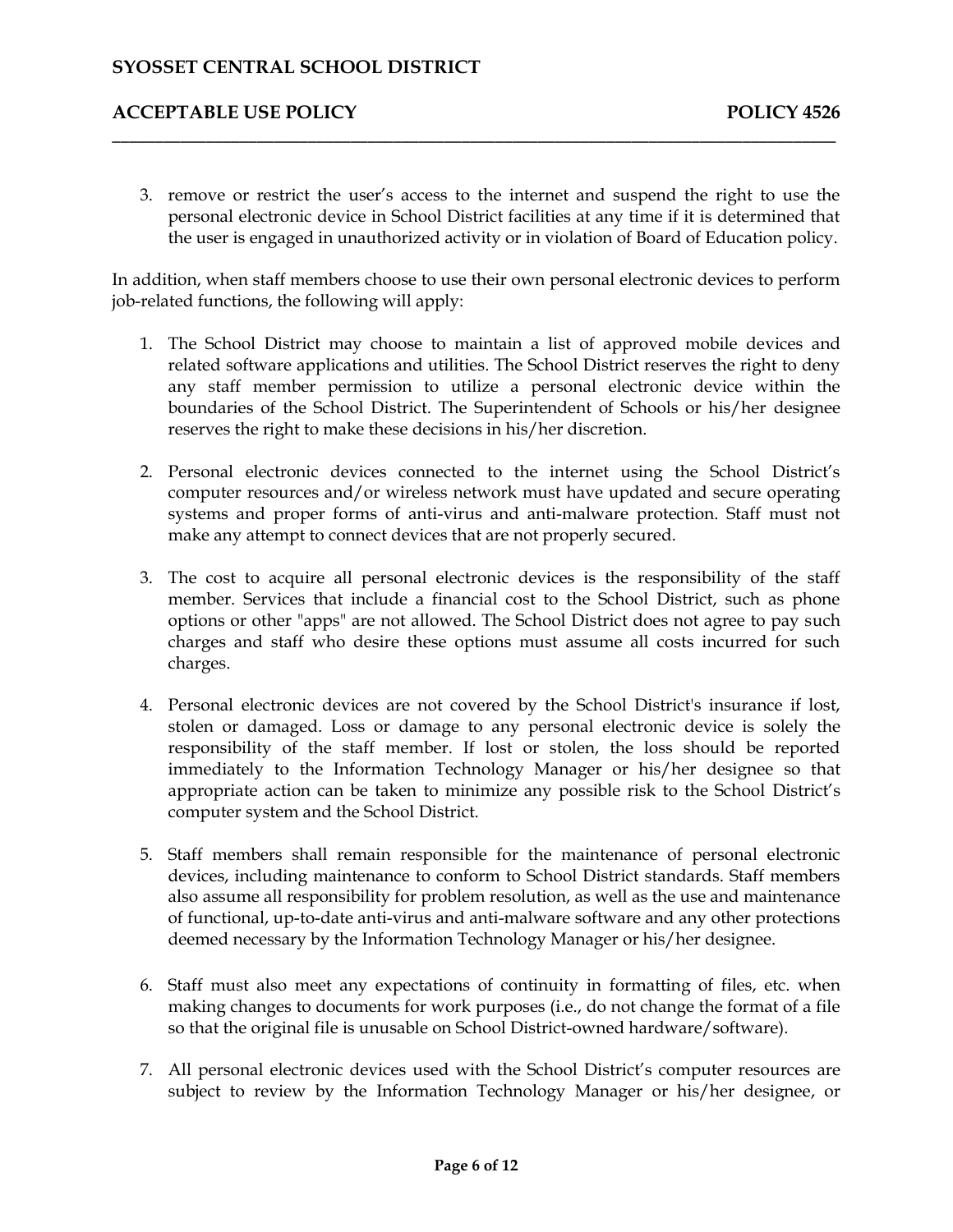## **ACCEPTABLE USE POLICY POLICY POLICY POLICY POLICY**

 individuals/entities designated by the Superintendent of Schools, if there is reason to suspect that the personal electronic device is causing a problem to the School District's computer resources.

\_\_\_\_\_\_\_\_\_\_\_\_\_\_\_\_\_\_\_\_\_\_\_\_\_\_\_\_\_\_\_\_\_\_\_\_\_\_\_\_\_\_\_\_\_\_\_\_\_\_\_\_\_\_\_\_\_\_\_\_\_\_\_\_\_\_\_\_\_\_\_\_\_\_\_\_\_\_\_\_\_\_\_\_\_

- 8. The use of personal electronic devices in the course of a staff member's professional responsibilities may result in the equipment and/or certain data maintained on it being subject to review, production and/or disclosure (i.e., in response to a FOIL request, discovery demand or subpoena). Staff members are required to submit any such information or equipment, when requested.
- 9. Staff members using a mobile device, personal or District-owned, are responsible for compliance with all security protocols normally used in the management of School District data on conventional storage infrastructure are also applied on that mobile device. All School District-defined processes for storing, accessing and backing up data must be used on any device used to access the School District's computer system.

 personal electronic device(s) brought to school. The School District will bear no responsibility nor provide technical support, troubleshooting, or repair of electronic devices owned by anyone Further, the School District will not be liable for the loss, damage, theft, or misuse of any other than the School District. Students and staff are responsible for understanding and inquiring about the use of technology prior to engaging in such use.

### **Confidentiality and Privacy Rights**

 Individuals must take all reasonable precautions to prevent unauthorized access to accounts or data by others, both inside and outside the School District. Individuals will not leave any devices unattended with confidential information visible. All devices are required to be locked down when an individual steps away from the device, and settings enabled to freeze and lock after a set period of inactivity.

 Data files and electronic storage areas shall remain School District property, subject to School District control and inspection. The Information Technology Manager or his/her designee may access all such files and communications without prior notice to ensure system integrity and that users are complying with requirements of this policy.

### **Security**

 1. Each user is responsible for the security and integrity of information stored on his or her computer or voice mail system. Computer accounts, passwords, and must not be shared with or used by others. The School District, at its sole discretion, reserves the right to bypass such passwords and to access, view or monitor its systems and all of their contents. By accessing the district's system, security codes and other types of authorization are assigned to individual users the individual consents to the School District's right to do so.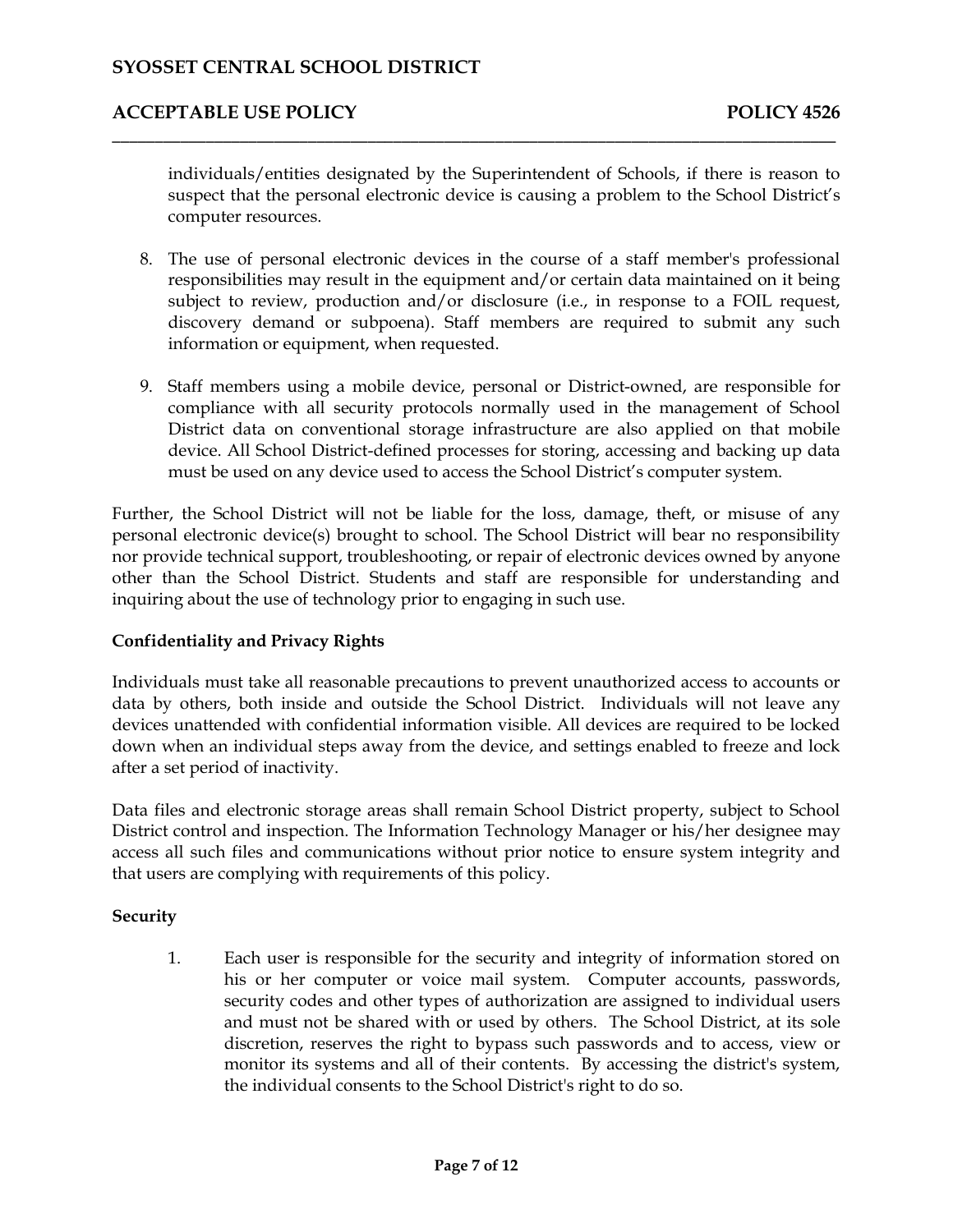2. Removing School District computer resources from the School District's facilities and/or relocating School District computer resources (not including portable technology devices) requires prior authorization from the Information Technology Manager or his/her designee.

\_\_\_\_\_\_\_\_\_\_\_\_\_\_\_\_\_\_\_\_\_\_\_\_\_\_\_\_\_\_\_\_\_\_\_\_\_\_\_\_\_\_\_\_\_\_\_\_\_\_\_\_\_\_\_\_\_\_\_\_\_\_\_\_\_\_\_\_\_\_\_\_\_\_\_\_\_\_\_\_\_\_\_\_\_

- 3. Unless approved by the Information Technology Manager or his/her designee , District network. Personal network appliances may not be connected to the modem use is prohibited on computers that are directly connected to the School School District network and may be confiscated.
- 4. Storage of copyrighted materials such as music, video and games is prohibited.
- 5. Users may not attempt to circumvent or subvert the security provisions of any other system. Without authorization from the Information Technology Manager or his/her designee, no one may attach a server to or provide server services on the School District network.

### **The Internet at the School District**

- 1. There are risks involved with using the Internet. To protect personal safety, chat rooms or other systems. The School District cannot guarantee that users will attitudes and appropriate behavior are essential in using this resource. As with e- rather than a sealed letter. Its contents may be accessed by system administrators Internet users should not give out personal information to others on website, not encounter text, pictures or references that are objectionable. Responsible mail, information that a user places on the Internet is akin to sending a postcard in this School District and elsewhere.
- 2. Users must be aware that some material circulating on the Internet is copyrighted and subject to all copyright laws. Materials taken from the Internet must be properly cited.
- 3. Users must be aware that some material circulating on the Internet is illegally distributed. Users must never use the School District's system to download illegally distributed material.
- unknown sources in order to avoid damaging School District computers and bringing destructive viruses into the School District's system. Anything questionable should be reported immediately to the Information Technology 4. Users are cautioned not to open e-mail attachments or download any files from Manager or his/her designee.
- 5. With permission, students, faculty and staff may create or modify web pages on the School District web servers. To ensure the integrity of these sites, users must abide by the School District's web practices. It is the user's responsibility to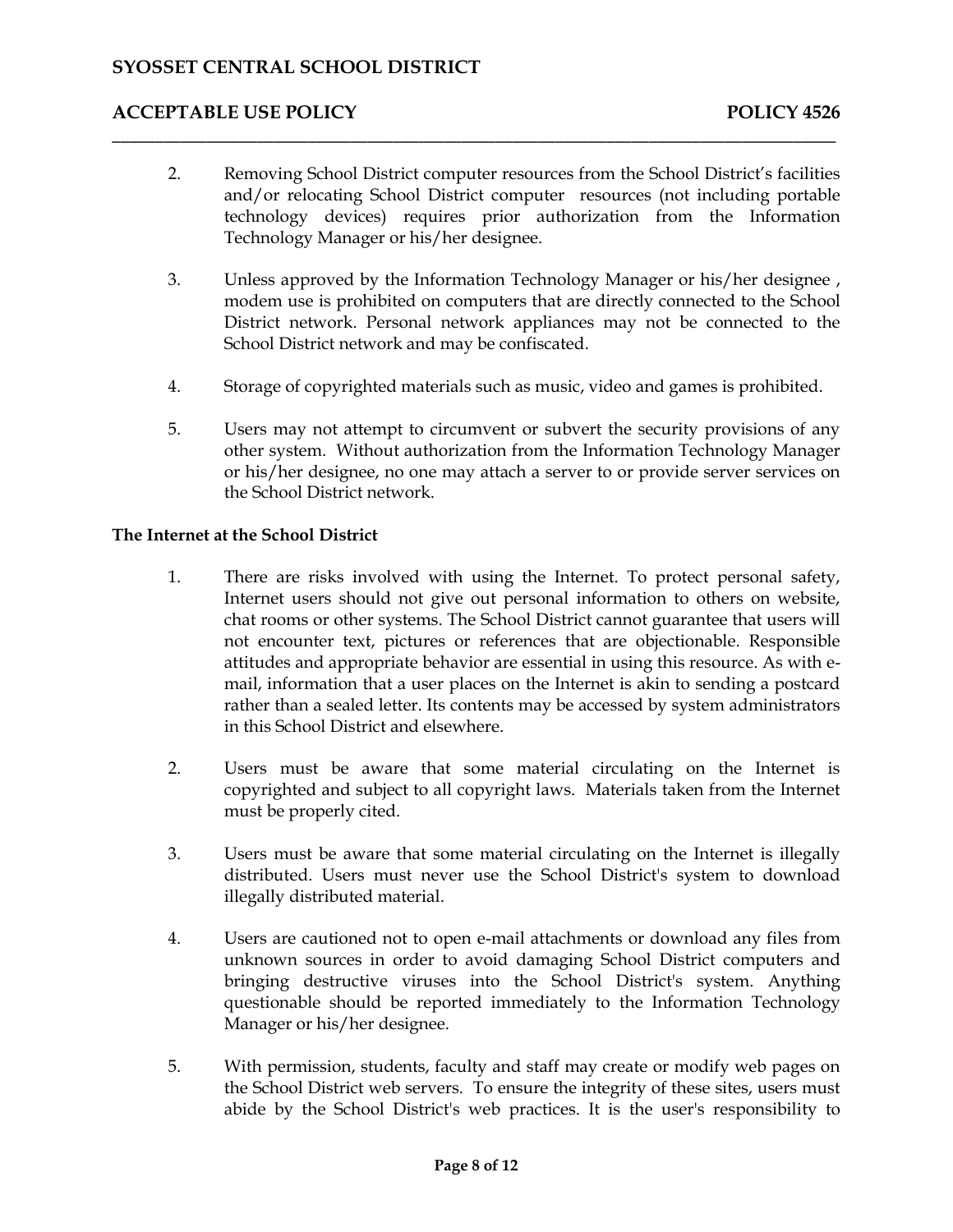update and maintain all links and content, keeping in mind the Inappropriate Materials section and the copyright requirements.

### **School District Limitation of Liability**

 the services provided by or through the School District system will be error-free or without defect. The School District shall not bear any liability for any damage suffered by users including, but not limited to, loss of data or interruption of service. Similarly, the School District shall not bear any liability for financial obligations that arise out of the unauthorized or illegal The School District does not warrant in any manner, express or implied, that the functions or use of the system.

\_\_\_\_\_\_\_\_\_\_\_\_\_\_\_\_\_\_\_\_\_\_\_\_\_\_\_\_\_\_\_\_\_\_\_\_\_\_\_\_\_\_\_\_\_\_\_\_\_\_\_\_\_\_\_\_\_\_\_\_\_\_\_\_\_\_\_\_\_\_\_\_\_\_\_\_\_\_\_\_\_\_\_\_\_

Users of the School District's computer resources, including internet use, do so at their own risk. Users of the School District's computer resources, including internet use, do so at their own risk. Each user is responsible for verifying the integrity and authenticity of the information that is used and provided. Further, even though the School District may use technical or manual means to regulate access and information, these methods do not provide a foolproof means of enforcing the provisions of the Board of Education and School District policy and regulations.

#### **Policy Enforcement and Sanctions**

- of this policy. Persons in violation of this policy are subject to a full range of sanctions, privileges, disciplinary action, monetary damages and/or dismissal/termination from the School District. Some violations may constitute criminal offenses as defined by local, state and federal laws, and the School District may initiate or assist in the prosecution of 1. All members of the School District community are expected to assist in the enforcement including, but not limited to, the loss of computer, telephone or network access any such violations to the full extent of the law.
- 2. Any suspected violation of this policy should be reported immediately to the Information Technology Manager, as well as to the Principal (if the suspected violator is a student), or the Deputy Superintendent of Schools (if the suspected violator is a faculty or staff member).

### **Additional Policies and Guidelines for Use of School District Computer Resources**

 Use of the School District's computer resources in the School District must comply with the following:

 1. Cyberbullying, and sexting using sexually explicit, graphic, threatening or obscene language or images, or otherwise using language or images inconsistent with the values and general standards for community behavior of the School District are prohibited.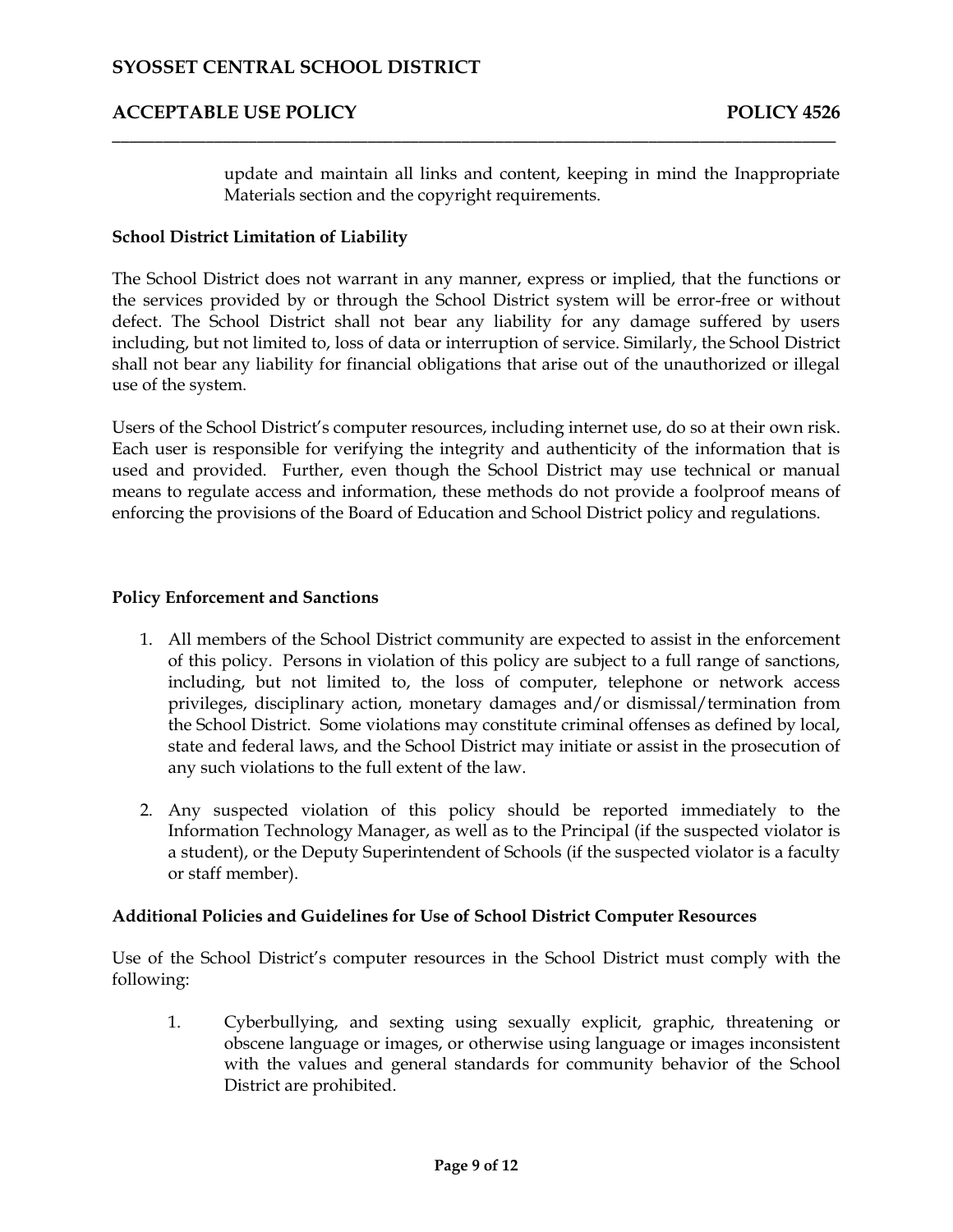2. Anyone leaving such inappropriate messages on voice mail may face disciplinary action.

\_\_\_\_\_\_\_\_\_\_\_\_\_\_\_\_\_\_\_\_\_\_\_\_\_\_\_\_\_\_\_\_\_\_\_\_\_\_\_\_\_\_\_\_\_\_\_\_\_\_\_\_\_\_\_\_\_\_\_\_\_\_\_\_\_\_\_\_\_\_\_\_\_\_\_\_\_\_\_\_\_\_\_\_\_

- report the incident to the Principal. The Information Technology Manager or his/her designee will attempt to trace the message and report the results to the 3. Anyone receiving a threatening message should record/save the message and Principal and the Deputy Superintendent of Schools.
- 4. Use of voice mailboxes for commercial purposes or advertising is not permitted.
- 5. Use of security codes is required in order to guarantee privacy for mailbox users.
- 6. Override permission codes are held by the Principals and the Library/Media Specialists in each school.

### **Wireless Policy and Guidelines**

 members and/or students of the School District by the Information Technology Manager or his/her designee. The Facilities Department maintains the inventory for all these devices, related issues. The use of wireless technology has been identified by the School District as District personnel in emergency situations or situations where immediate access to an employee is necessary. The use of such wireless technology is subject to the requirements of the School District's technology and telecommunications practices. By using wireless devices provided by Cellular phones, pagers and walkie-talkies are provided to selected members of the School District by the Facilities Department. Wireless devices including, but not limited to, Chromebooks, iPhones, iPod Touches, iPads and notebook computers are provided to staff auditing of wireless use by the staff, and efficient and effective resolution of billing and serviceuseful in maintaining communications among the School District community and School the School District, the individual consents to the School District's exercise of its authority and rights as set out in this policy.

### **Cellular Phone Use**

### **Purpose**

 All district-issued cellular phones shall be used for the purpose of supporting the School provided cellular phones, provide guidelines for appropriate cellular phone use, and help District's education and business objectives. This policy is intended to facilitate effective School District operations relating to cellular phone usage, encourage the responsible use of districtmanage cellular phone usage costs.

### **Authorized Users**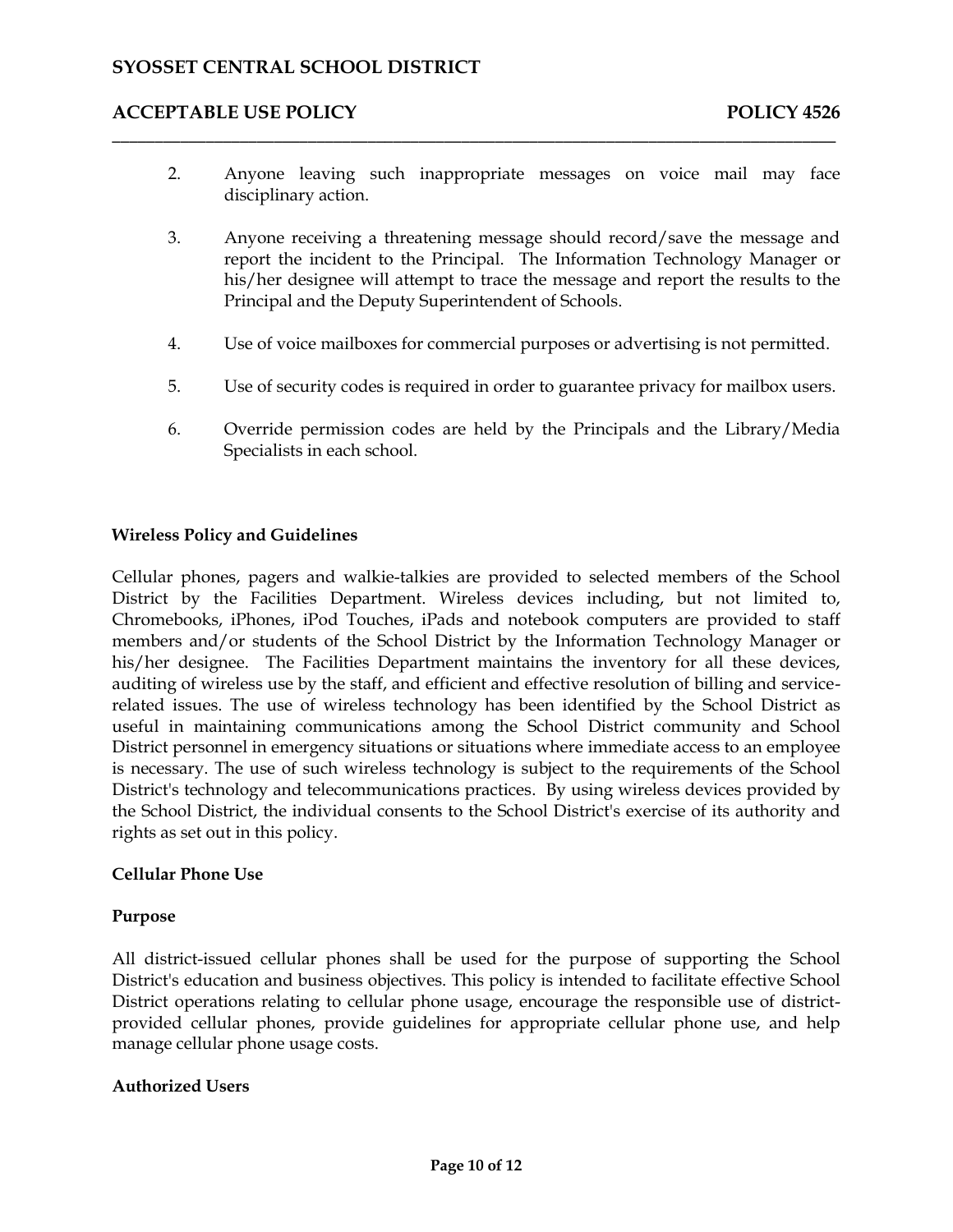## **ACCEPTABLE USE POLICY POLICY POLICY POLICY POLICY**

 A list of those employees to whom cellular phones will be given for school business purposes shall be maintained by the Director of Facilities and reviewed annually by the Board of Education. This list shall also state with specificity, for each employee, the basis for the issuance of a School District cellular phone.

\_\_\_\_\_\_\_\_\_\_\_\_\_\_\_\_\_\_\_\_\_\_\_\_\_\_\_\_\_\_\_\_\_\_\_\_\_\_\_\_\_\_\_\_\_\_\_\_\_\_\_\_\_\_\_\_\_\_\_\_\_\_\_\_\_\_\_\_\_\_\_\_\_\_\_\_\_\_\_\_\_\_\_\_\_

### **Acceptable Use Guidelines**

- 1. Cellular phones shall be used only for necessary phone calls in furtherance of school business purposes. Charges or fees for personal cellular phone calls shall be reimbursed by the employee to the School District.
- 2. The School District shall monitor whether employee cellular phone use or expenses are unreasonable, excessive, personal, unauthorized, or unwarranted.
- 3. School District cellular phones shall not be used for the purpose of illegal transactions, harassment, obscene or offensive behavior, or other violations of School District policies or law.
- School District, and any applicable determinations or changes as to them shall be 4. Cellular phone service contract rights and equipment shall be the property of the made by the Business Office.
- 5. Employees shall have no expectation of privacy in the use of School District cellular phones. All cellular phone bills for district-issued phones are the property of the School District and will be used as appropriate to investigate the personal use of district-issued cellular phones.
- 6. School District cellular phones are valuable and should be handled with due care. If loss, theft, or damage to a School District cellular phone results from the known negligence of the employee to whom such phone is assigned, the employee will be required to reimburse the School District for the repair or purchase of replacement equipment.
- 7. Upon request, district-issued cellular phones shall be returned to the appropriate School District official.
- 8. The School District may discontinue cellular phone privileges at any time.

 The Superintendent of Schools or his/her designee shall conduct regular cost-benefit analyses well as whether cellular phone service plans should be changed in order to reduce costs and to determine whether the current cellular phone usage is advantageous to the School District, as maximize the benefit to the School District.

### **Policy on Wireless Device/Radio Use**